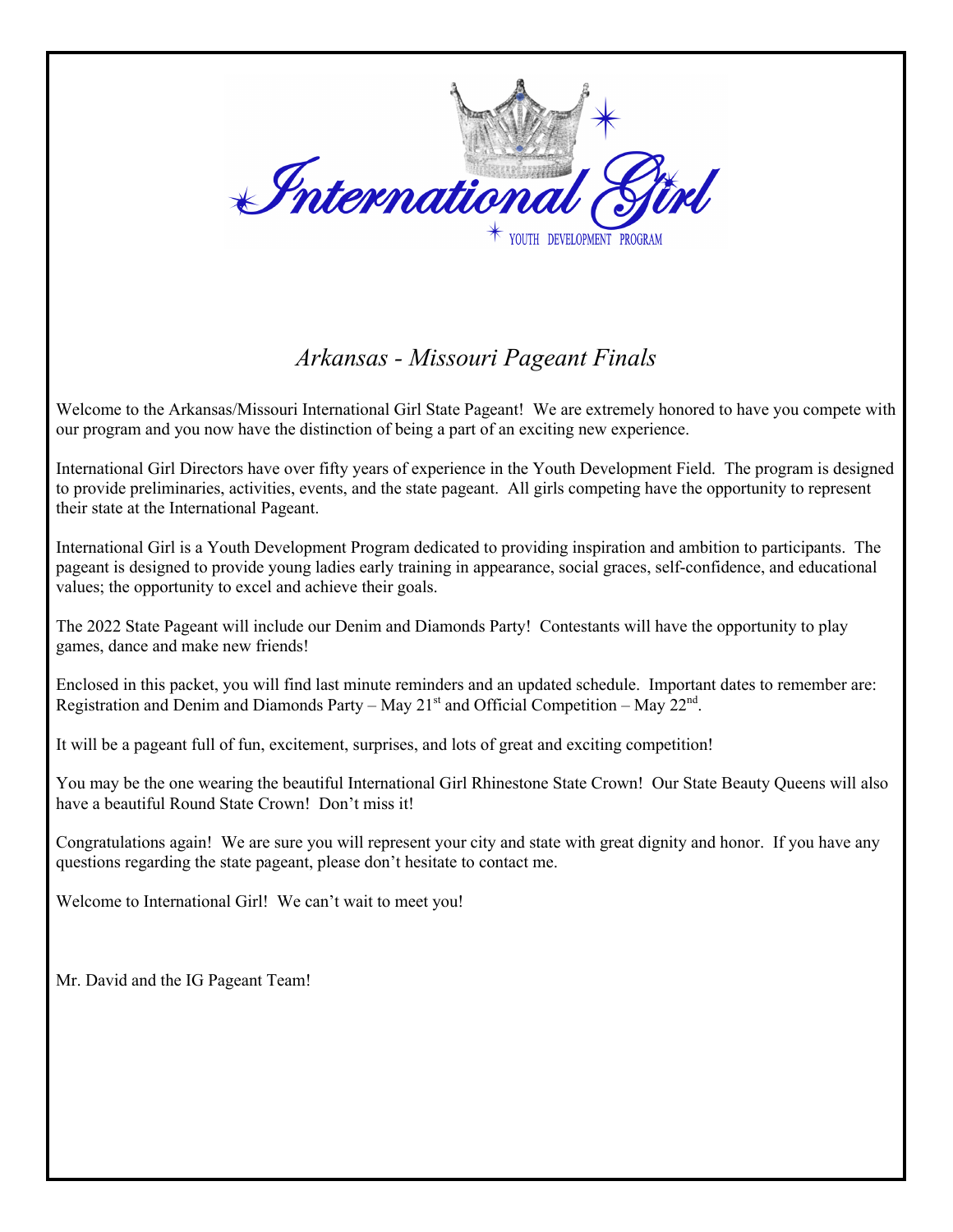## LAST MINUTE PAGEANT REMINDERS! *PLEASE READ*

- 1. Saturday Registration and Sunday Packet Pick Up will be in Salon A of the Grand Ballroom.
- 2. Contestants wear their causal wear for interview unless you have a specific interview attire you want to wear.
- 3. There is a \$5 door admission for all guests. Please let your family and friends know.
- 4. Registration will take place at 5 pm on Saturday, May 21<sup>st</sup> followed by our Denim and Diamonds Party. While the party is not required, contestants are encouraged to attend for an exciting event. If you have another obligation (graduation, etc.,) your contestant packet will be available for pickup Sunday morning at 9 am.
- 5. Reminder While IG is a talent pageant for ages 7  $\&$  up, we are not requiring it for our state pageant. If you plan to compete in talent, please email music to international girlpageant  $(a)$ gmail.com
- 6. Denim and Diamonds attire anything showing denim and dazzled out attire (Rhinestones, etc.,) our staff will be picking best costume award winner.
- 7. At registration you will receive your contestant packet, program book, denim and diamonds gift bag and party ticket.
- 8. Required competition categories include interview, casual wear and party dress / evening gown. Talent is optional for all contestants and can be entered at registration.
- 9. All fees are non-refundable and nontransferable to another contestant.
- 10. Please Note: If you are staying at the hotel, check in time is at 4:00 p.m. The hotel will do its best to check in early arrivals. If they are unable to accommodate please check luggage with bellman and prepare for registration.
- 11. Specific rooms or floors are NOT guaranteed. The hotel will do their best to accommodate special requests when you check in.
- 12. Sunday competition dressing room will be provided. Please make sure you have all competition clothes with you at Sunday check in.
- 13. After interview, a quick parade of beauty rehearsal will take place with each division. The parade of beauty consists of the contestant saying their name, age and what city they are from. This will be their introduction for the casual wear competition.
- 14. Dress Code: NICE & NEAT! Extremely casual clothes are NOT acceptable. DRESSY attire required for BOTH BANQUETS AND FINALS. Good grooming is important! Remind your guests!
- 15. Do not tell anyone that they are going to win. You are not judging!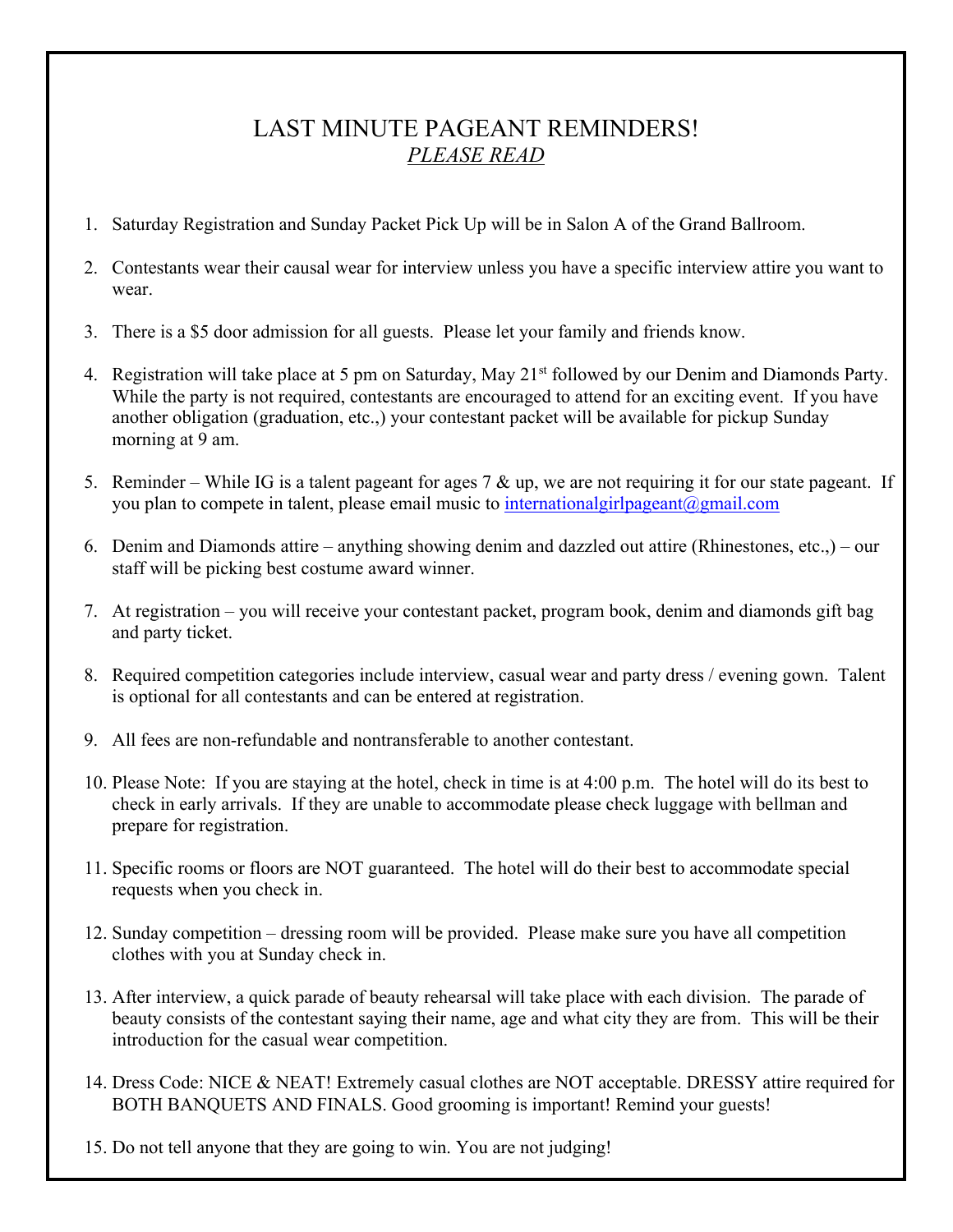- 16. Do not listen to anyone who tells you that your child is going to win. They are NOT judging.
- 17. All contestants MUST report to backstage manager by scheduled call time. DO NOT BE LATE!

### 18. REMIND YOUR GUESTS!

- A. Still cameras or video cameras are allowed in the ballroom during competition but standing behind the judges table is prohibited.
- B. Chaperone Badges are included in the fee and allows entry for mom and contestant into each event.
- 19. Food and/or drink are NOT allowed in staging area. (Restricted to restaurant, hotel area or your own room).
- 20. PRACTICE! PRACTICE! PRACTICE!
- 21. Beautiful Doll and Diamond Girl will be judged in conjunction with Party Dress and Evening Gown by a different panel of judges.
- 22. Contestants and guests MUST dress nice during the pageant.... Extremely casual clothes are not recommended. Contestants should NOT wear hair rollers outside of room.
- 23. Swimsuits and bare feet should be limited to pool area only! NOT allowed in hotel lobby or staging area wet, in swimsuits or bare feet. The hotel will be monitoring the current health crisis and deciding when and if the pool will be open.
- 24. Photogenic Winner, Cover Model, Photo Model and Glamour Girl Photo Winners will be printed in the program book.
- 25. Remember Denim and Diamonds Party is a fun bling out party. Contestants will get to have dance party, photo opportunities and the chance to make new friends! Each contestant will receive a party favor and we will do a group photo at the conclusion. This is an appetizer event.
- 26. Interview MC will ask the girls questions in a group setting in front the judges. For Baby and Tiny Miss contestants, it is a close-up competition where judges can see the kids.
- 27. The stage will be marked with "x" to help the girls move along stage. The modeling pattern is set as  $T -$ Modeling and turns are at the top of the runway.
- 28. We are a family-based program celebrating our 54<sup>th</sup> year which everyone supports each other. We want everyone to have a great experience and enjoy the time at the pageant. Bad sportsmanship will be tolerated.